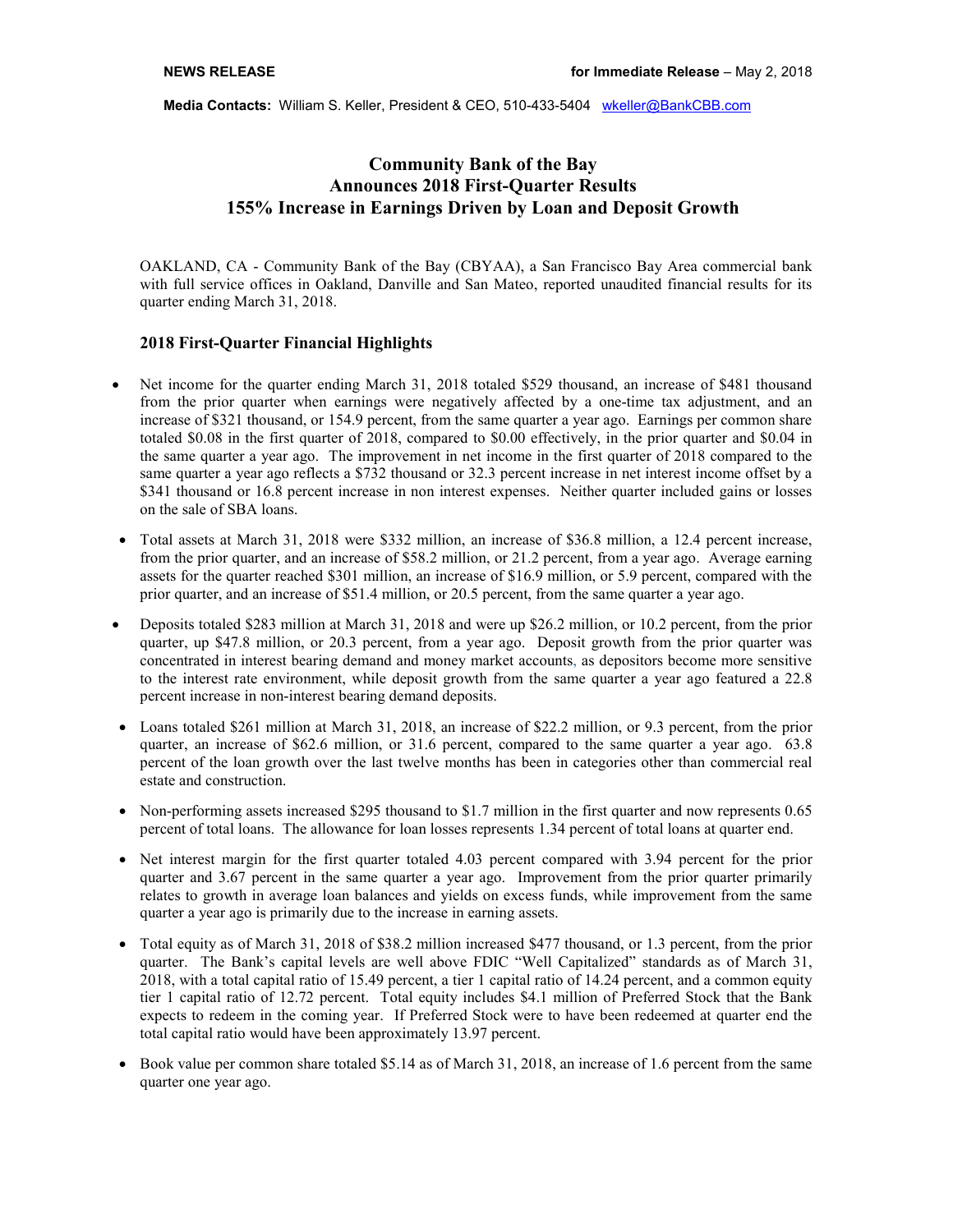"The Bank's growth is a direct reflection of the economic strength of all our local markets and our clients' preference to work with a local relationship oriented financial partner. While 'the numbers' are certainly important, our relationships are built on more than numbers and we are gratified to have been named Best Local Bank by the readers of the East Bay Times for the second year in a row," said William S. Keller, President, and Chief Executive Officer. "We want to thank our clients and investors who support us, and assure them that we will continue to work hard to make our Bank the best it can be. We are excited about the opportunities that lie ahead as we enter the second quarter with loans outstanding of over \$12 million greater than the first quarter average, and the May 2018 conversion of our San Mateo office to a full service branch, the roll out of new and improved online banking products, and new marketing materials that highlight many of our clients' wonderful success stories."

## **About Community Bank of the Bay**

Community Bank of the Bay (OTCBB: CBYAA) serves the financial needs of closely held businesses and professional service firms, as well as their owner-operators and non-profit organizations throughout the San Francisco Bay Area. Community Bank of the Bay is a member of the FDIC, an SBA Preferred Lender, and a CDARS depository institution, headquartered in Oakland, with branches in Danville and San Mateo. It is also California's first FDIC-insured certified Community Development Financial Institution and one of only three operating in the Northern California market. The bank is recognized for establishing the Bay Area Green Fund to provide financing to sustainable businesses and projects and supports environmentally responsible values. Additional information on the bank is available online at www.BankCBB.com.

## *Forward-Looking Statements*

*This release may contain forward-looking statements, such as, among others, statements about plans, expectations and goals concerning growth and improvement. Forward-looking statements are subject to risks and uncertainties. Such risks and uncertainties may include but are not necessarily limited to fluctuations in interest rates, inflation, government regulations and general economic conditions, including the real estate market in California and other factors beyond the Bank's control. Such risks and uncertainties could cause results for subsequent interim periods or for the entire year to differ materially from those indicated. Readers should not place undue reliance on the forward-looking statements, which reflect management's view only as of the date hereof. The Bank does not undertake, and specifically disclaims, any obligation to update or revise any forward-looking statements, whether to reflect new information, future events, or otherwise, except as required by law.*